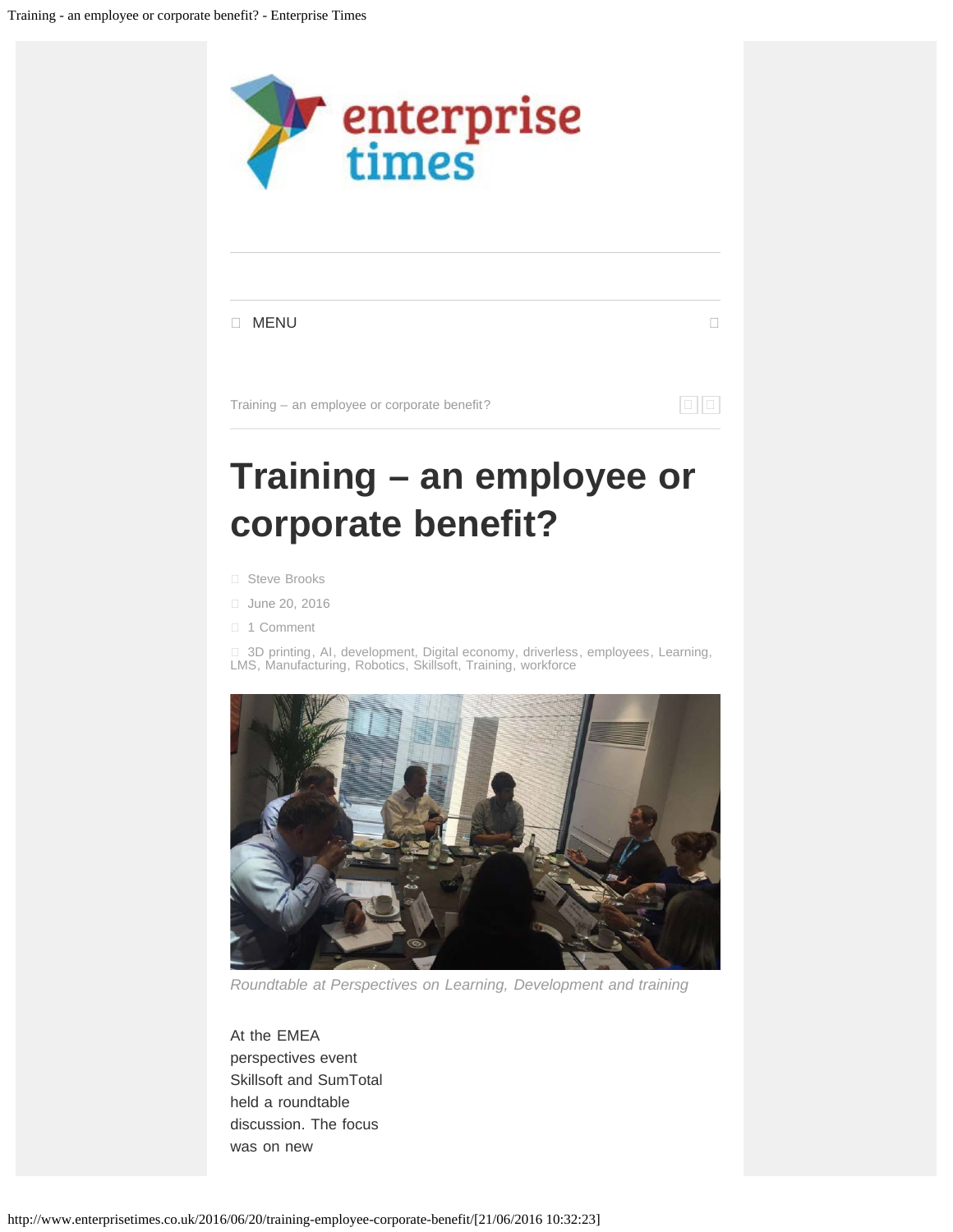technologies, specifically robotics and the impact on learning, training and development.

Tony Glass, EMEA GM at Skillsoft opened the discussion commenting that: *"Technology is a driver for change."* The challenge is the speed of



*Tony Glass, VP Corporate Sales, Skillsoft EMEA*

change that technology brings and Glass was keen to investigate how Skillsoft can build applications to support businesses in the future.

Glass pointed out what may have escaped the attention of many. "*By 2020 the majority of the workforce will be millennials, don't leave the existing generation behind.*" The biggest cost for most businesses is manpower. Companies often left with an aged work force with decisions as to how to keep their skills current.

Glass noted the change in Nokia's fortunes have driven home the impact of technical change in Finland. Previously a powerhouse for paper production, as demand dropped, the Finns were lucky in that Nokia scooped up much of the workforce. With the demise of the Nokia mobile phone decision many are wondering what happens next. In fact Finland is doing well as a tech start up hub.

## **Ricoh's challenge with changing technology**

Bev Cunningham, Senior Vice President, Human Resources from Ricoh shared this concern. She has an aging workforce of 7000 printer engineers. Ricoh prides itself on its customer service offered by these engineers. Printers are often fixed remotely now which reduces the need for engineers as the number of site visits drop. As a Japanese company it has a culture of promoting long service and is trying to do what it can to avoid redundancies. It remains to be see as to whether Cunningham succeeds in this but there are several initiatives in place to help her.

For example, Ricoh identified a new gap in the market and now have the contract to install and maintain the Amazon drop boxes that are spreading slowly throughout the world. Ironically Cunningham acknowledged that it is another new technology that threatens this contract. The emergence of drones as an alternative delivery system may ultimately phase out the click and collect locations. The challenge remains though as Cunningham added: *"I cannot transform all 7000*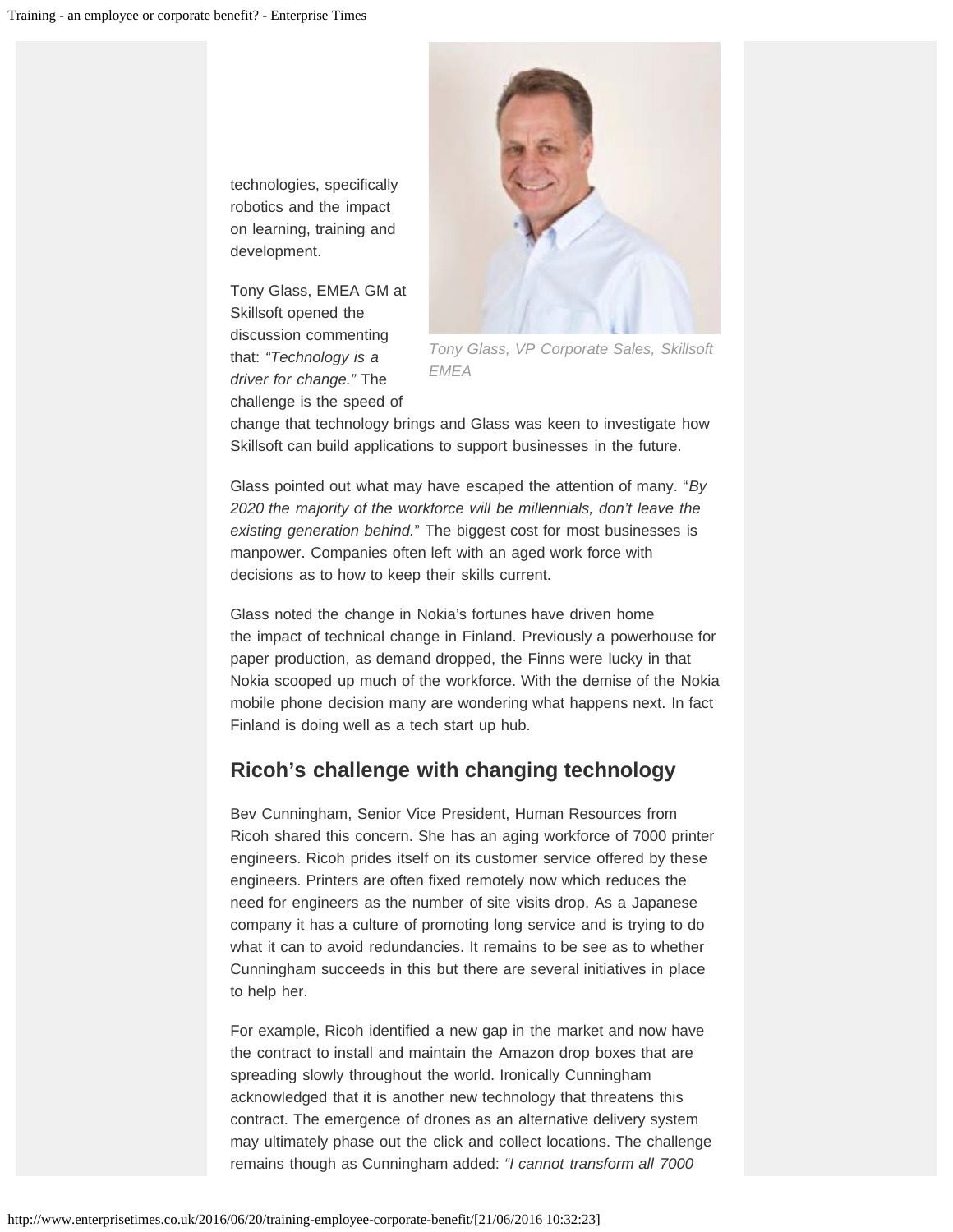*engineers away from their role, but I can do some."*

### **Can you train innovation?**

Other companies around the table echoed Ricoh's problem. In head offices around 50% of the roles were not there 3 years ago and this change is not going to slow down. Finance departments are changing and using cloud based services. HR departments are having to modernise and use new technology to help transform their business, or just retain talent

Ricoh are also an innovation company themselves. At the forefront of 3D printing, with a lot of inkjet patents for the technology in place, they perceive that 3D printing will be immensely disruptive to manufacturing. Cunningham revealed: *"Printing is not dead – its just different"*, a reference to the recent outcome of the [DRUPA event in Germany.](http://www.drupa.com/) Glass wanted to know whether innovation could be trained. No one seemed to believe it could be.

What was interesting is that Ricoh are clearly trying everything in their arsenal, from the obvious like redundancy, retraining, reskilling but there is a finite amount that will work. No one yet seems to have found a way of creating entrepreneurs.

### **An evolving workforce**

For companies using an Learning Management System (LMS) it needs to be flexible. It is about delivering training that helps the company now and future requirements. The millennial workforce already appear to be more transient and there is a trend towards self-employment on short term contracts. Liam Butler, VP Sales at SumTotal expressed the belief that this trend was being seen in the US. This may have an impact on training and companies will need to continue to offer core training. However, an attractive employee benefit may be the availability of training outside the scope of an individuals current role.

### **Training for a Driverless bus company**

Andy Frith, IT Applications Director of First Group is focused on a future threat. Driverless cars are coming and with them are likely to be driverless buses. That creates a challenge such as what do the many 1000's of bus drivers currently do? First Group are aware of this problem and according to Frith are preparing for the future. They are training their bus drivers to be more than just drivers. One example is improving their customer service skills.

Even if driverless buses appear, they may still have drivers. Their role will not be to drive but to take payments from those older generations who still use cash. While the future is unclear for many companies need to consider how they train up their staff.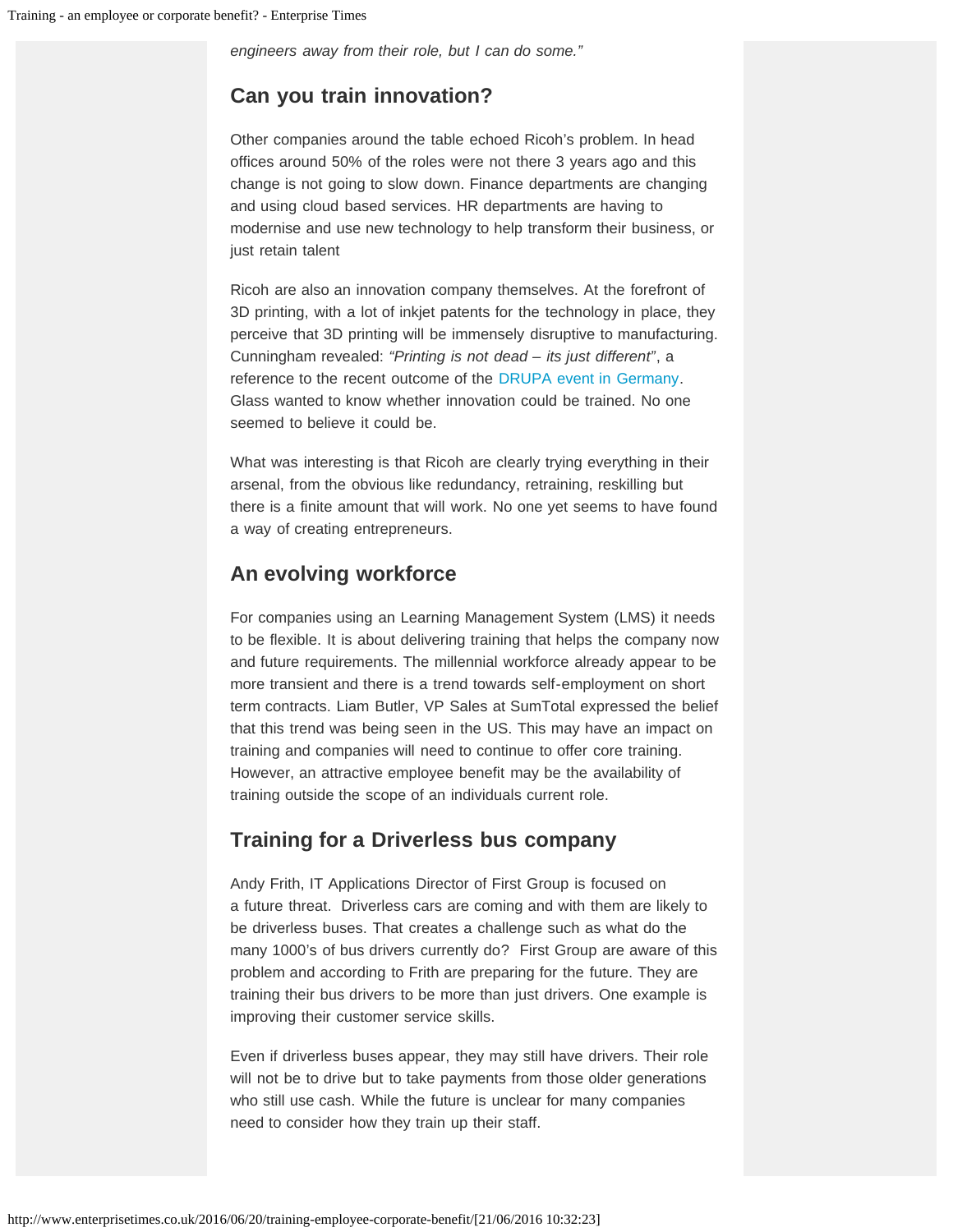# **The challenge of global training**

Mettler-Toledo International Inc are a leading global manufacturer of precision instruments and services for use in laboratories and manufacturing. Their challenge will be familiar to other technology based companies. According to Michael Redford, LMS Program Lead, office-based staff lack the digital skills of sales and engineering teams. An LMS system needs to ensure that training is applied in each region equally across a multinational organisation. This is especially true for compliance or safety training.

# **The round up**

Glass admitted that: *"The crystal ball is pretty smoky"* and *"Learning is at the point of need."* Glass added that training needs to be delivered in the right context and available for everyone on any device. The one thing clear take away from the discussion though was his closing point.



*"The employee of today is wholly different from the employee of yesterday."*

It is clear was that he believes that Skillsoft and SumTotal offer solutions that can help corporates accomplish these changing needs. He believes that they can accomplish this in an environment that is in itself changing

# **Conclusion**

One of the outcomes was: *"Can LMS solutions provide corporate training under departmental budgets or are they an employee benefit? "* Staff like the idea of being able to receive training even if it is not role related. Companies need to wake up to this idea. While LMS solutions such as Skillsoft offer a vast array of training course, some of which are specific to job training, others not.

The digital economy, whether robotics, 3D printing or AI will continue to change the nature of the workforce. Companies need to be aware of how these changes will affect both their business and workforce. They then need to decide upon a training strategy which is not necessarily about re-skilling the workforce for their next role. Companies need to consider continuously investing in training their workforce. Training can no longer be a one off induction cost.

Recent studies such as that by [Oswald, Proto and Sgroi from the](#page-0-0) [University of Warwick](#page-0-0) show that happiness improves productivity. Other studies have shown that worker happiness can also impact stock price positively.

Companies should consider how they deliver continuous education. Their strategic choice is important and they can train staff for their